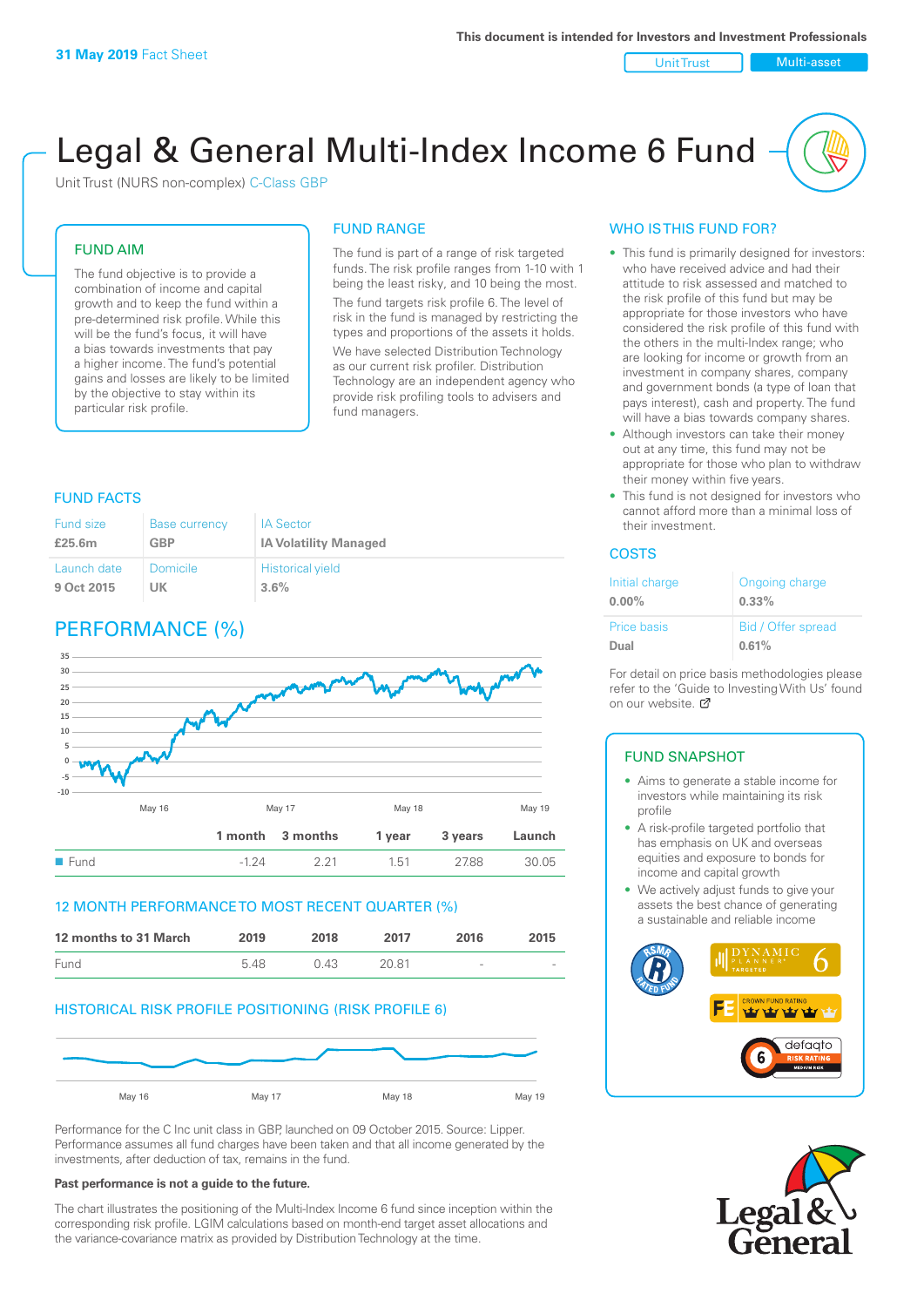### Legal & General Multi-Index Income 6 Fund

Unit Trust (NURS non-complex) C-Class GBP

### PORTFOLIO BREAKDOWN

All data source LGIM unless otherwise stated. Totals may not sum due to rounding.





### FUND MANAGERS

The fund managers have responsibility for managing the multi-index fund range. They are part of the Multi-Asset Funds (MAF) team in LGIM. This team focuses on designing and managing multi-asset funds that are tailored to match the specific objectives of various client types. The team sits within a wider Asset Allocation team which combines both depth of experience with a broad range of expertise from different fields, including fund management, investment consulting and risk management roles.

# TOP 10 HOLDINGS (%)

| <b>L&amp;G UK Index Trust</b>                                    | 10.6 |
|------------------------------------------------------------------|------|
| iShares UK Dividend UCITS ETF                                    | 10.4 |
| L&G Emerging Markets Government Bond (US\$) Index Fund           | 7.9  |
| L&G Emerging Markets Government Bond (Local Currency) Index Fund | 7.6  |
| <b>L&amp;G US Index Trust</b>                                    | 7.3  |
| L&G High Income Trust                                            | 5.9  |
| L&G European Index Trust                                         | 5.3  |
| L&G Global Emerging Markets Index Fund                           | 4.9  |
| <b>L&amp;G Pacific Index Trust</b>                               | 4.8  |
| iShares Euro Dividend UCITS ETF                                  | 3.9  |